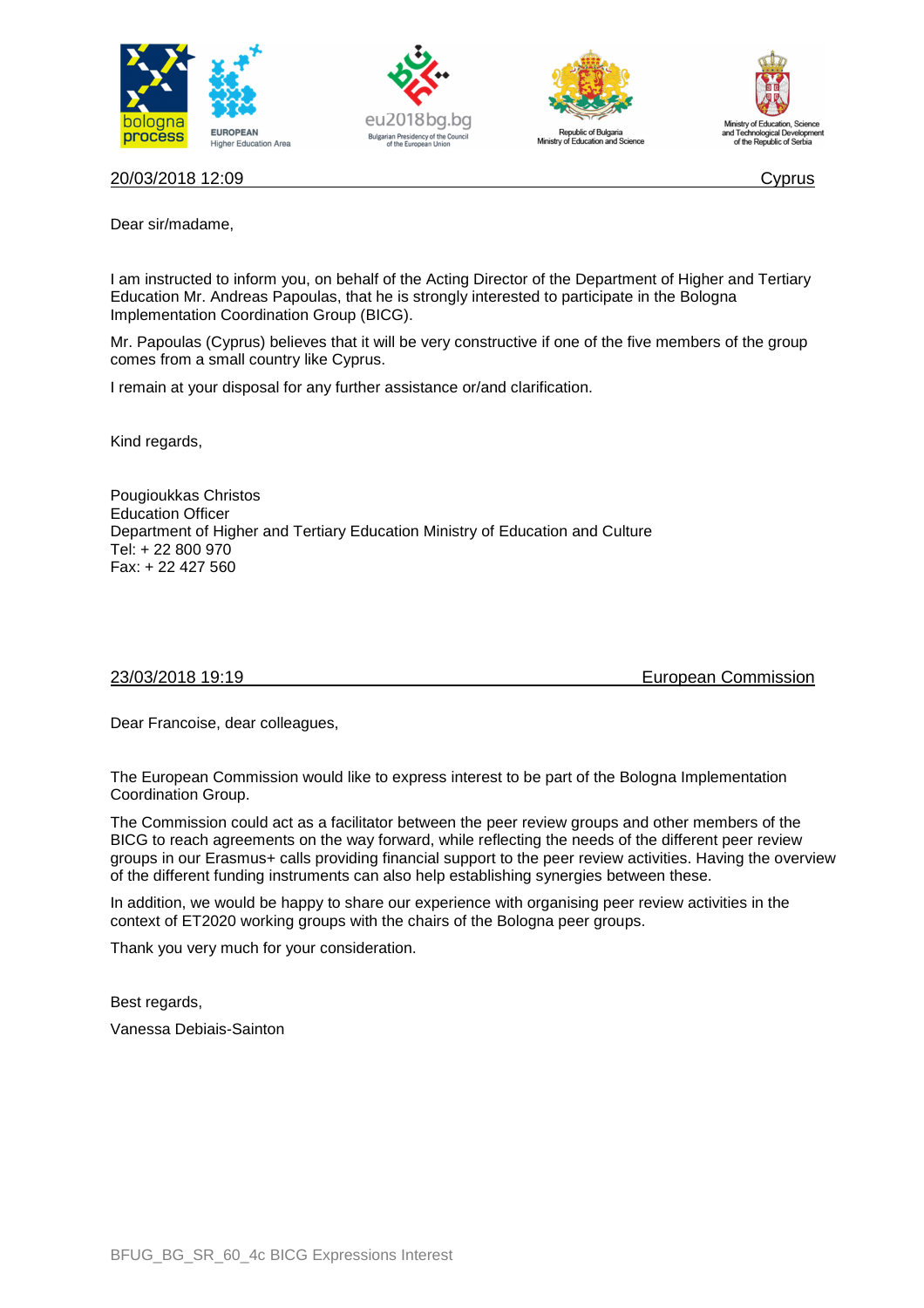# 30/03/2018 14:41 Croatia

Dear Secretariat,

I would like to express our interest to:

- become a member of the BICG (myself);
- co-chair the peer group on quality assurance (prof. Damir Markučić, University of Zagreb).

Kindest regards,

mr.sc. Ana Tecilazić - Goršić načelnica Sektora za razvoj visokog obrazovanja Head of Sector for Development of Higher Education

Ministarstvo znanosti i obrazovanja / Ministry of Science and Education Uprava za visoko obrazovanje / Directorate for Higher Education Donje Svetice 38, HR - 1000 Zagreb, Croatia T: +385 1 4594 367 M: +385 99 265 7046 F: +385 1 4594 314 ana.tecilazicgorsic@mzo.hr

## 02/04/2018 23:43 EUA

Dear colleagues

EUA would like to express its interest to participate in the Bologna Implementation Coordination Group (BICG).

Best regards

Michael Gaebel Director of Higher Education Policy Unit European University Association Avenue de l'Yser, 24 1040 Brussels - Belgium Tel.: +32-2-7431134 Fax: +32-2-2305751 michael.gaebel@eua.be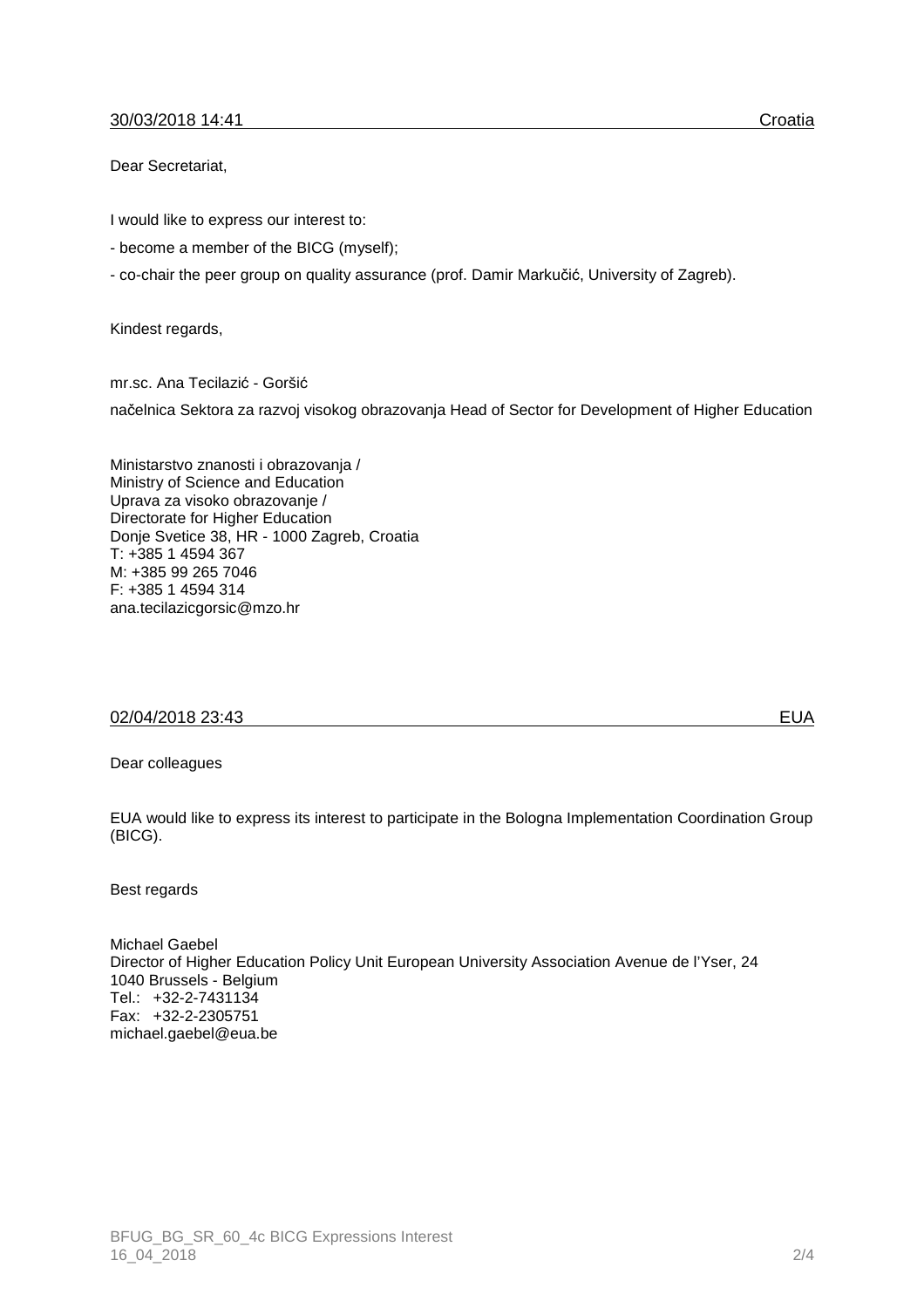Dear colleagues,

Austria would be pleased to take an active role in the peer support exercise and would be willing to participate in the preparatory Bologna Implementation Group.

We therefore would like to nominate Ms. Helga Posset (former co-chair of the implementation working group and member of the monitoring working group) for the preparatory BICG.

We are also considering to participate in one of the peer support groups later on (probably covering "recognition") without being able to make a definite commitment at this point.

All the best Gottfried Bacher

Stephan Dulmovits

### 05/04/2018 19:25 EURASHE

Dear colleagues,

EURASHE would like to express herewith a preliminary interest in the membership in the Bologna Implementation Coordination Group (BICG) as one of the key stakeholders within European Higher Education Area. Such intention was already declared within discussions on implementation during the previous BFUG meetings, in particular in February 2018 in Sofia.

EURASHE has been an active member of the Advisory group 3 on dealing with non-implementation and has strongly supported the focus on meeting the set objectives and commitments at both systemic and institutional levels. We believe that a full and accurate implementation of key commitments within the Bologna process should be in favour of higher education institutions, their students and staff. We see engagement in such structure as a natural enhancement of any other support of our members and their community in development and strengthening their capacity and potential for internationalisation. We also consider engagement of stakeholders' representatives in the group as reflecting the principles and values of the Bologna process and EHEA, a step important for diversity of views and approaches to the challenges which implementation agenda and support by peer groups may face.

While we are ready to support both implementation and further development of EHEA principles and instruments both in joint activities as well as on more bilateral basis, the concrete arrangements depend on further specification of peer review/support groups, on concrete issues and expectations to be addressed and the capacity needed. We would be glad to contribute to the envisaged peer groups with our experience and views from institutional level yet believe that a chairmanship of such groups might better suit relevant countries or stakeholders' organisations with a focus on these specific issues, e.g. quality assurance. Therefore, we also consider engagement in the coordinating group as a suitable contribution to the joint efforts, not neglecting other potential activities.

With kind regards

Michal Karpíšek Secretary General

## 05/04/2018 22:36 Bulgaria

Dear Francoise, dear colleagues,

I just wanted to inform you that Bulgaria is interested to participate.

Best regards, Ivana